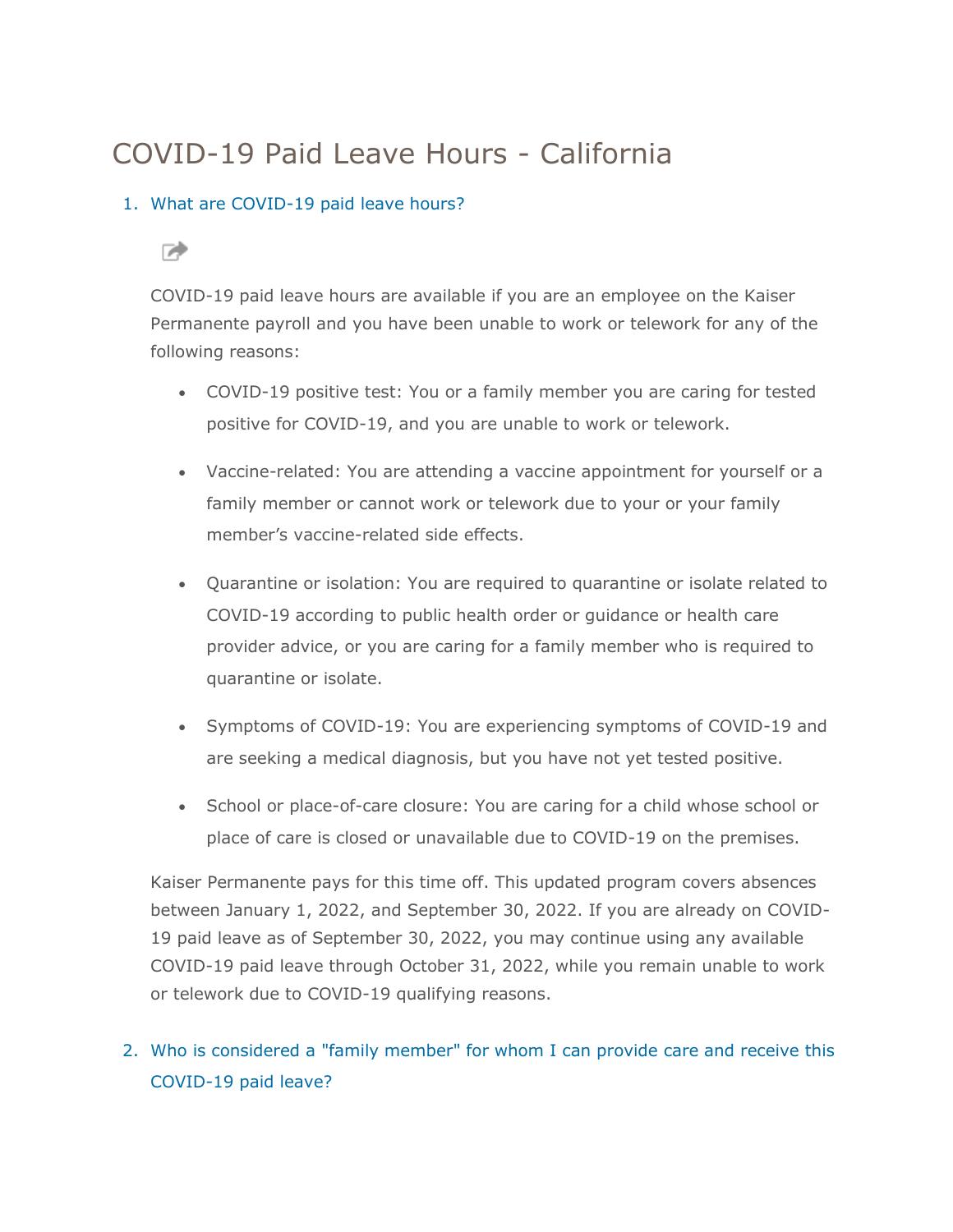☞

You may request this paid leave to care, as described above, for a family member who is your:

- Child (including biological, adopted, or foster child, stepchild, legal ward, or a child to whom the employee stands in loco parentis, regardless of age or dependency status)
- Parent and parent-in-law (including biological, adoptive, or foster parent, stepparent, or legal guardian of an employee or the employee's spouse or registered domestic partner, or a person who stood in loco parentis when the employee was a minor child)
- Spouse or registered domestic partner
- Grandparent or grandchild
- Sibling

This also applies to caring for a "child" whose school or place of care is closed or otherwise unavailable for reasons related to COVID-19 on the premises.

### 3. To prove I'm eligible for COVID[-19 paid leave, do I need to take a laboratory](javascript:void(0);)[confirmed PCR test, or is a rapid antigen test enough?](javascript:void(0);)

☞

Either type of test is adequate for purposes of determining eligibility for COVID-19 paid leave hours.

### 4. [What should I do if I believe I've been in cl](javascript:void(0);)ose contact with an individual with [COVID-19?](javascript:void(0);)

☞

If you believe you've been in close contact with someone with COVID-19, it is important that you immediately self-isolate, contact your manager, and follow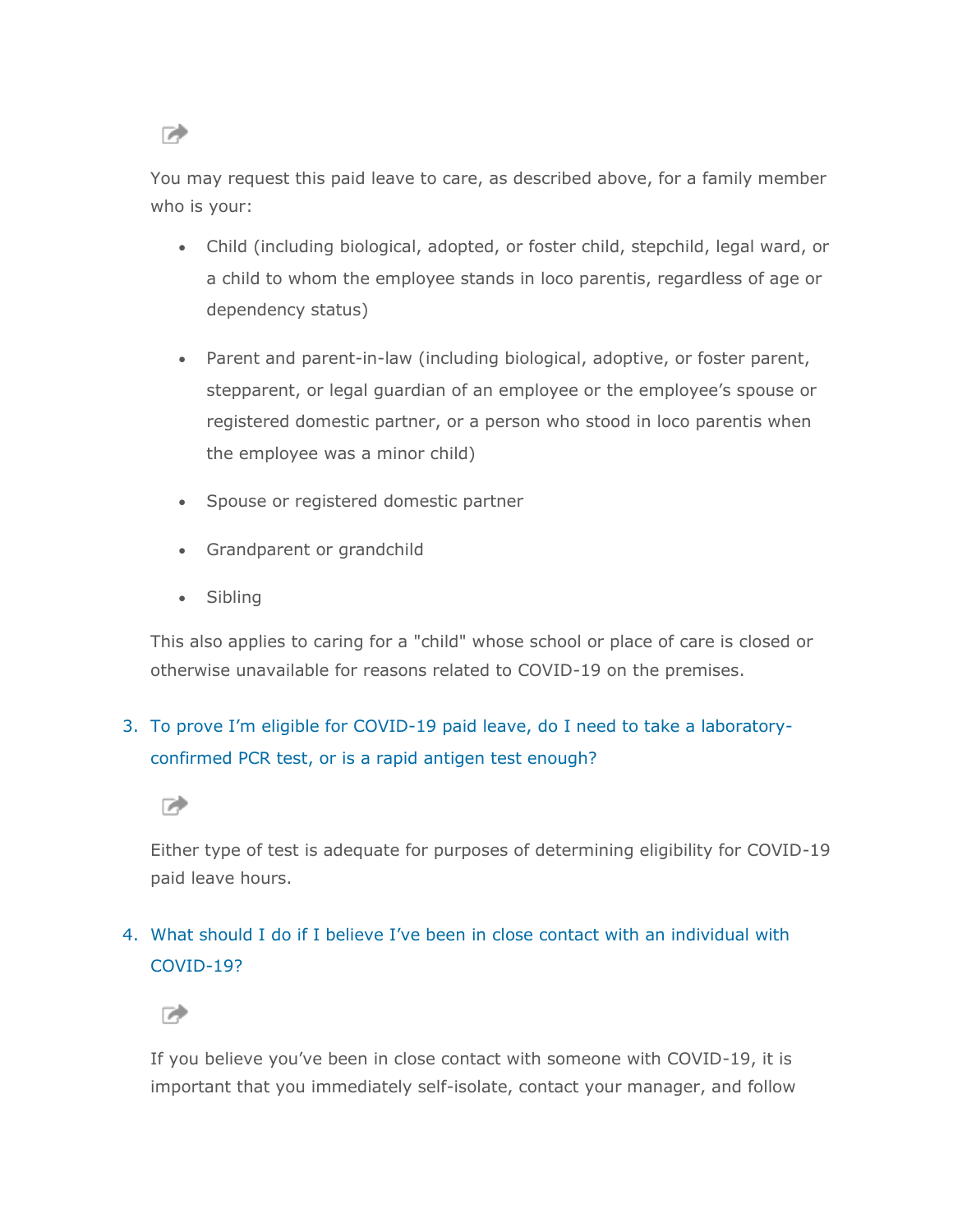regional protocols to get assessed for confirmed close contact. If you do not know how to get an assessment, ask your manager for assistance. Depending on your region, it may be through Employee Health, Infection Prevention, or a regional/local COVID-19 support line.

CDC guidelines may also change, so if you have concerns that you've been in close contact to COVID-19, tell your manager and follow your regional protocols for an assessment.

#### 5. [What are considered "new or unexpected COVID-19 symptoms"?](javascript:void(0);)

#### ☞

Symptoms that are considered COVID-19 related may vary from time to time depending on recommendations from the Center for Disease Control ("CDC") or other public health authorities, and may consist of the following:

- Fever or chills
- Cough
- Shortness of breath or difficulty breathing
- Fatigue
- Muscle or body aches
- Headache
- New loss of taste or smell
- Sore throat
- Congestion or runny nose
- Nausea or vomiting
- Diarrhea

"New or unexpected" symptoms are those that you have experienced in the past 48 hours and are not known to be due solely to non-COVID-19-related causes. If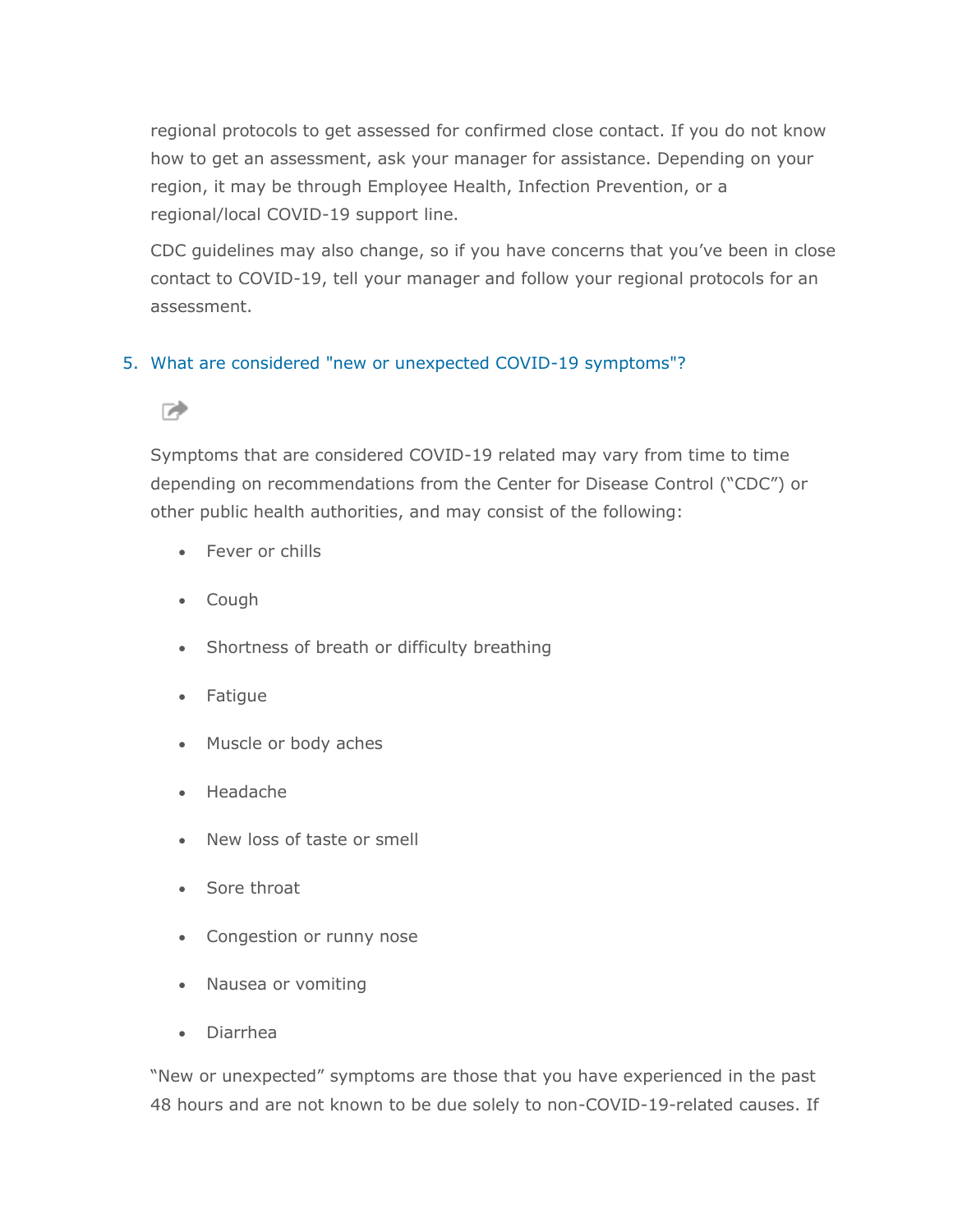you experience new or unexpected symptoms, do not enter a KP facility or location for work. Inform your manager, self-isolate, and immediately follow your regional protocol (e.g., Employee Health, Infection Prevention, regional/local COVID-19 support line, or other assessor) for assessment as to whether it's safe for you to work. If you're experiencing significant symptoms, seek immediate medical attention.

#### 6. [How do I know how to get an assessment through my regional protocol?](javascript:void(0);)



If you do not know who to contact for an assessment, ask your manager for assistance.

#### 7. [How do I request COVID-19 paid leave hours?](javascript:void(0);)



If you meet the eligibility requirements to receive COVID-19 paid leave hours, you may request COVID-19 paid leave hours by completing a COVID-19 paid leave [attestation](https://hrconnect.kp.org/wps/myportal/hr/benefitsandwellness/benefitsandcoverage/covid19reliefbenefits/questions/!ut/p/z1/hVLLbtswEPyWHHQq5KWph6XelCCF49YwmtS1pEtAUUuJhUzKFKXUf1-qbdAWiF0eCO5iZmd2QCghh1KxSTbMSq1Y5-qijJ9p-omswx1ZJx_TDyS73ey-PD7tAkIjOPwEkAsnI1Be53-F4haK6d39-ND8HnYFXV7XKhx_dZH_EMNhkvgCe6XN0S33BCWUPZc1FDxOacyR-5SL1A8Dd7EVq32esjoSLFymy3BGH-62z5_3949OaRj7Xhs7IJ-zgqLGgCYBCr-qIuqHTCQ-C-PUjwIaYpzQFY1SWBPY_C8Slzk127tt48wx2_pSCQ15hQqFtANTNdcTGtYg5O4l62VqsJMoXhGQn0YcZlPDPEt-O53KDEqulcXvFvLjuTUewV4M0qJH5uKv4S_YdQqH4Z_mq6JH3lT0yB9Ft17T6erX38lUFSRuD4MCDZrFaFy7tbYf3nvEI2y0LSorObPaLHqpGq1wwfXRI2-xWz04-xdJ0B_36uwXm2kr2q5JbHIOuia7ufkBJ9t8XQ!!/dz/d5/L2dBISEvZ0FBIS9nQSEh/?1dmy&urile=wcm%3apath%3a%2Fmyhr%2Fepfsite%2Fhr%2Fbenefitsandwellness%2Fbenefitsandcoverage%2Fcovid19reliefbenefits%2Fresources%2Fcovid19attestationform_crm_ext_link) certifying that you meet the eligibility requirements. This will generate a notice to your manager regarding your request.

#### 8. [Who is eligible for the COVID-19 paid leave benefit?](javascript:void(0);)



All active Kaiser Permanente employees who work in California and are unable to work or telework due to qualifying COVID-19 related reasons are eligible for the California COVID-19 paid leave hours benefit, regardless of whether they work onsite or remotely (telework). The benefit is now available to:

- Full-time and part-time employees
- Employees working fewer than 20 hours per week
- Temporary and on-call employees
- Executives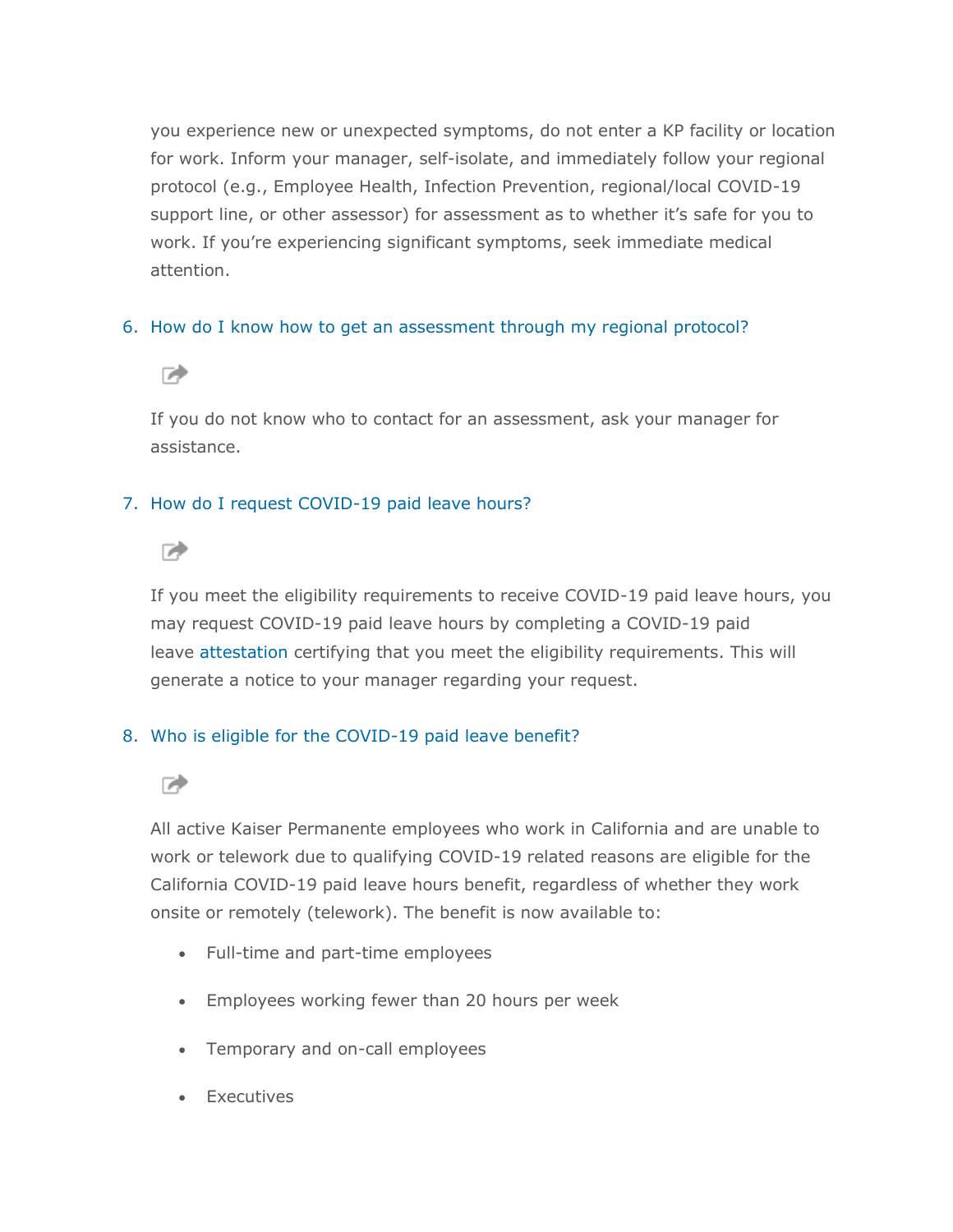9. [I work remotely from my home outside of California, but I am assigned to a](javascript:void(0);)  [California region \(or executive, Program Offices, or IT\). Am I eligible for this](javascript:void(0);)  [benefit?](javascript:void(0);)

☞

No. You must physically be located in California while working to be eligible for this COVID-19 paid leave benefit.

#### 10[.My time off benefits are administered by my union trust, not Kaiser Permanente.](javascript:void(0);)  [Am I eligible for COVID-19 paid leave hours?](javascript:void(0);)



Yes, you are eligible for COVID-19 paid leave hours. Contact your union trust for information on how to receive this benefit through the trust.

# 11[.Can I take this leave if I have symptoms of COVID-19 and have been tested, but](javascript:void(0);)  [not yet confirmed, as positive for COVID-19? What if I am waiting to be tested or](javascript:void(0);)  [assessed for COVID-19?](javascript:void(0);)

☞

Yes. Starting from the day you are sent home, you may receive COVID-19 paid leave hours during the time you are waiting to be tested for COVID-19, awaiting COVID-19 test results, or awaiting a health and safety assessment.

### 12[.What if I am still not well after I have exhausted all my COVID-19 paid leave](javascript:void(0);)  [hours?](javascript:void(0);)



You may use sick leave or other time off after using these COVID-19 paid leave hours. If the additional time off you need is related to a workplace exposure, you may be eligible for Workers Compensation benefits or "exclusion pay" according to provisions of the California Division of Occupational Safety and Health (known as Cal/OSHA). Please contact your manager to ask if you are eligible for exclusion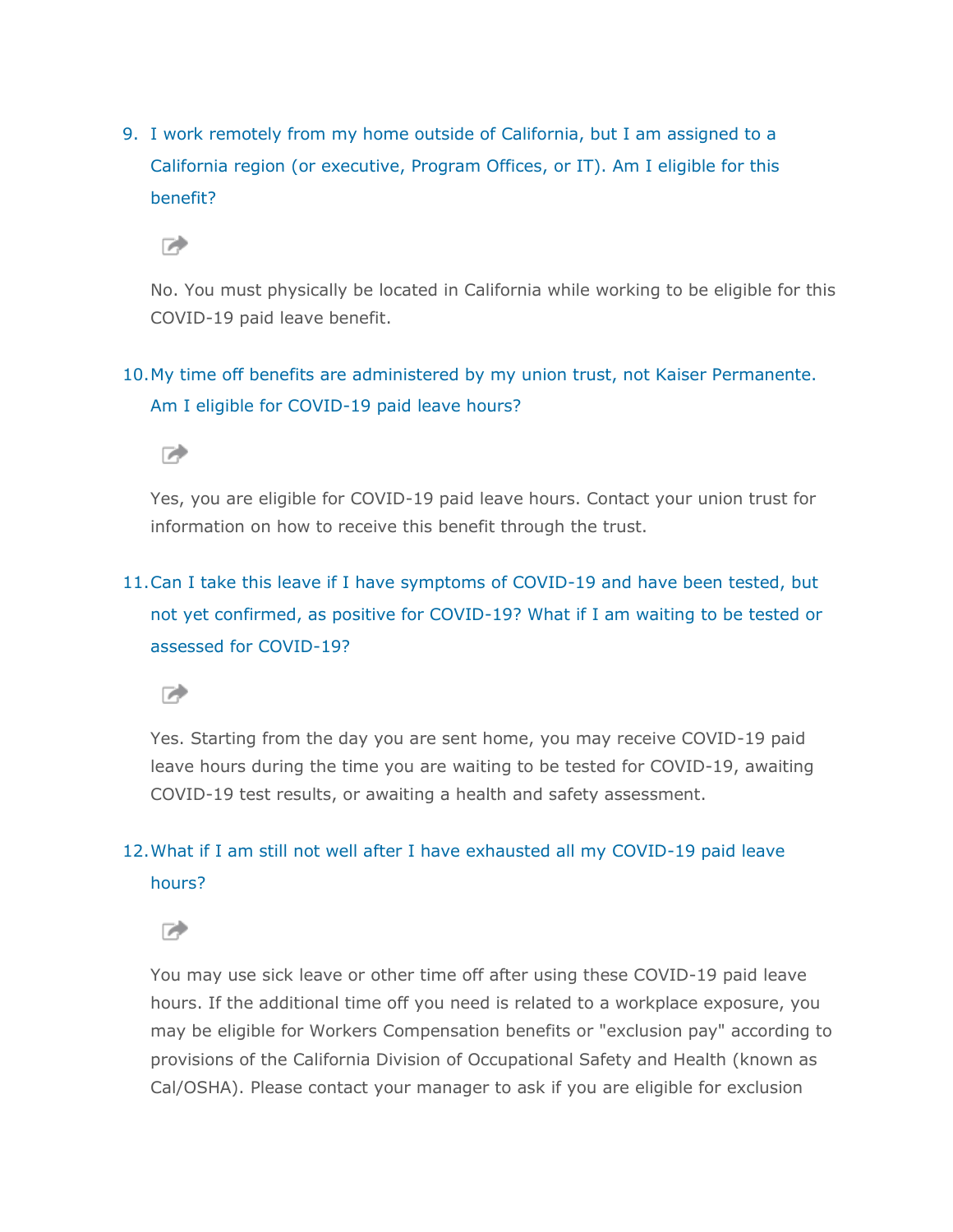pay, and request sick leave or other available time off in accordance with existing policies, procedures, or collective bargaining agreements.

#### 13[.How many COVID-19 paid leave hours am I](javascript:void(0);) eligible for?

#### ☞

You are eligible for COVID-19 paid leave hours based on how you need them:

- Up to 40 hours of COVID-19 paid leave total may be used if you or a family member you are caring for tested positive for COVID-19, and you are unable to work or telework.
- Up to 40 hours of COVID-19 paid leave total may be available for the following reasons:
	- Vaccine-related: You are attending a vaccine appointment for yourself or a family member or cannot work or telework due to your or your family member's vaccine-related side effects.
	- Quarantine or isolation: You are required to quarantine or isolate related to COVID-19 according to public health order or guidance or health care provider advice, or you are caring for a family member who is required to quarantine or isolate.
	- Symptoms of COVID-19: You are experiencing symptoms of COVID-19 and are seeking a medical diagnosis, but you have not yet tested positive.
	- School or place-of-care closure: You are caring for a child whose school or place of care is closed or unavailable due to COVID-19 on the premises.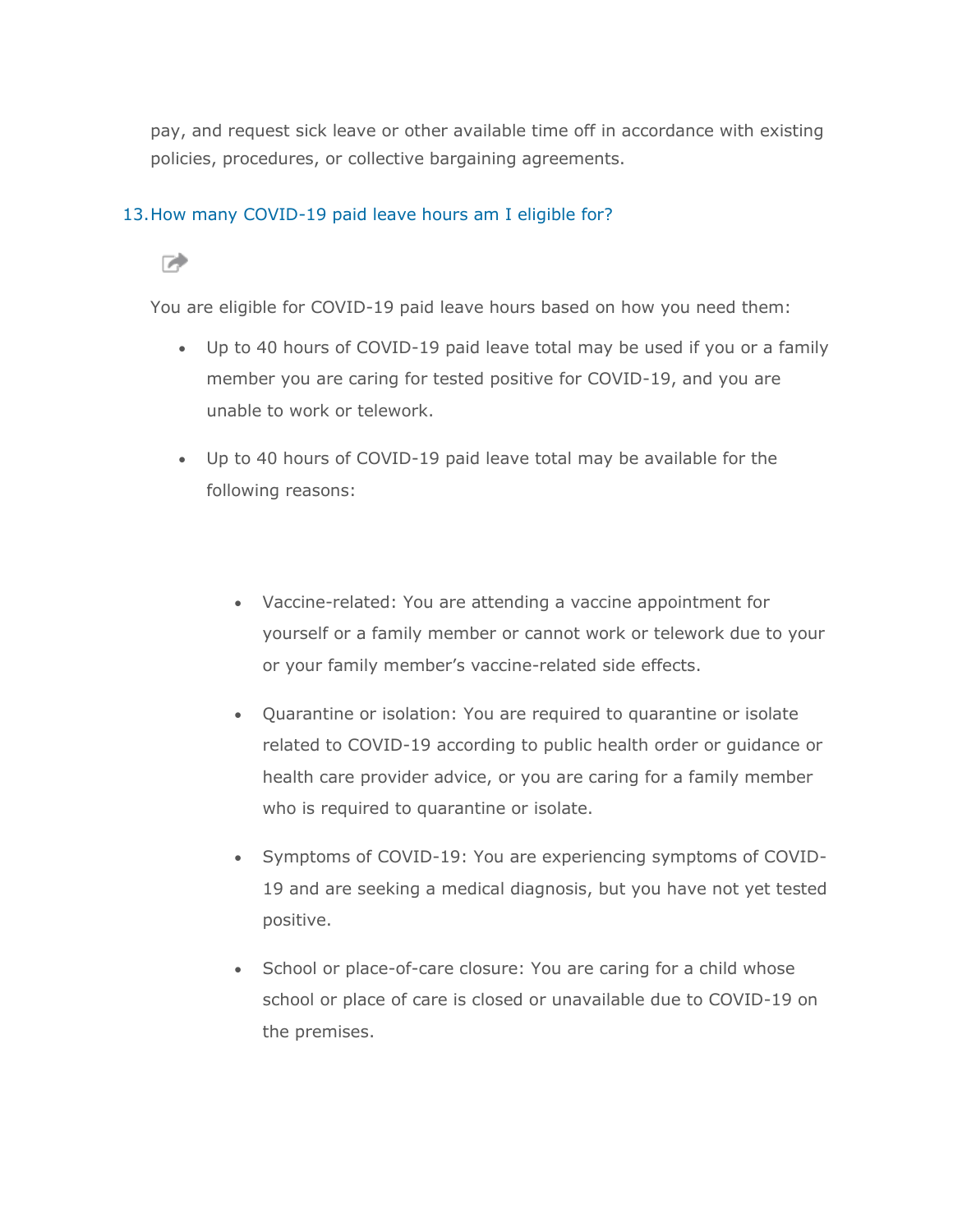• You may not exceed 80 hours in total COVID-19 paid leave between January 1, 2022, and September 30, 2022. If you are not a full-time employee, you may have fewer total hours available to you.

### 14[.How many COVID-19 paid leave hours am I eligible for if I first have to](javascript:void(0);)  [isolate/quarantine and later test positive for COVID-19?](javascript:void(0);)

 $\rightarrow$ 

If you first cannot work or telework due to quarantine or isolation or symptoms of COVID-19, you may request up to 40 hours of paid leave. If you later test positive for COVID-19, you are eligible for up to an additional 40 hours of paid leave. You should inform your manager of the reasons for each type of paid leave and complete an [attestation](https://hrconnect.kp.org/wps/myportal/hr/benefitsandwellness/benefitsandcoverage/covid19reliefbenefits/questions/!ut/p/z1/hVLLbtswEPyWHHQq5KWph6XelCCF49YwmtS1pEtAUUuJhUzKFKXUf1-qbdAWiF0eCO5iZmd2QCghh1KxSTbMSq1Y5-qijJ9p-omswx1ZJx_TDyS73ey-PD7tAkIjOPwEkAsnI1Be53-F4haK6d39-ND8HnYFXV7XKhx_dZH_EMNhkvgCe6XN0S33BCWUPZc1FDxOacyR-5SL1A8Dd7EVq32esjoSLFymy3BGH-62z5_3949OaRj7Xhs7IJ-zgqLGgCYBCr-qIuqHTCQ-C-PUjwIaYpzQFY1SWBPY_C8Slzk127tt48wx2_pSCQ15hQqFtANTNdcTGtYg5O4l62VqsJMoXhGQn0YcZlPDPEt-O53KDEqulcXvFvLjuTUewV4M0qJH5uKv4S_YdQqH4Z_mq6JH3lT0yB9Ft17T6erX38lUFSRuD4MCDZrFaFy7tbYf3nvEI2y0LSorObPaLHqpGq1wwfXRI2-xWz04-xdJ0B_36uwXm2kr2q5JbHIOuia7ufkBJ9t8XQ!!/dz/d5/L2dBISEvZ0FBIS9nQSEh/?1dmy&urile=wcm%3apath%3a%2Fmyhr%2Fepfsite%2Fhr%2Fbenefitsandwellness%2Fbenefitsandcoverage%2Fcovid19reliefbenefits%2Fresources%2Fcovid19attestationform_crm_ext_link) for each pay period for which you are requesting COVID-19 paid leave. You may not receive more than 80 hours of COVID-19 paid leave for any reason between January 1, 2022, and September 30, 2022.

### 15.[If I'm part time and qualify, can I receive up to the full 80 hours maximum COVID](javascript:void(0);)-[19 paid leave benefit?](javascript:void(0);)

**D** 

The number of COVID-19 paid leave hours available to you will be based on your compensated hours shown on your pay statement for your last full week before your absence. So, if you are a part-time employee with a regular schedule, you are eligible for up to your regular weekly scheduled hours. However, if you work variable hours (for example, on call and per diem), the number of hours available will be based on your average weekly hours. For example, if your average weekly number of hours worked is 18 hours, you are eligible for up to 18 hours.

16[.I took some COVID-19 paid leave hours in 2021. If I test positive or otherwise](javascript:void(0);)  [meet the requirements in 2022, are more COVID-19 paid leave hours available to](javascript:void(0);)  [me?](javascript:void(0);)

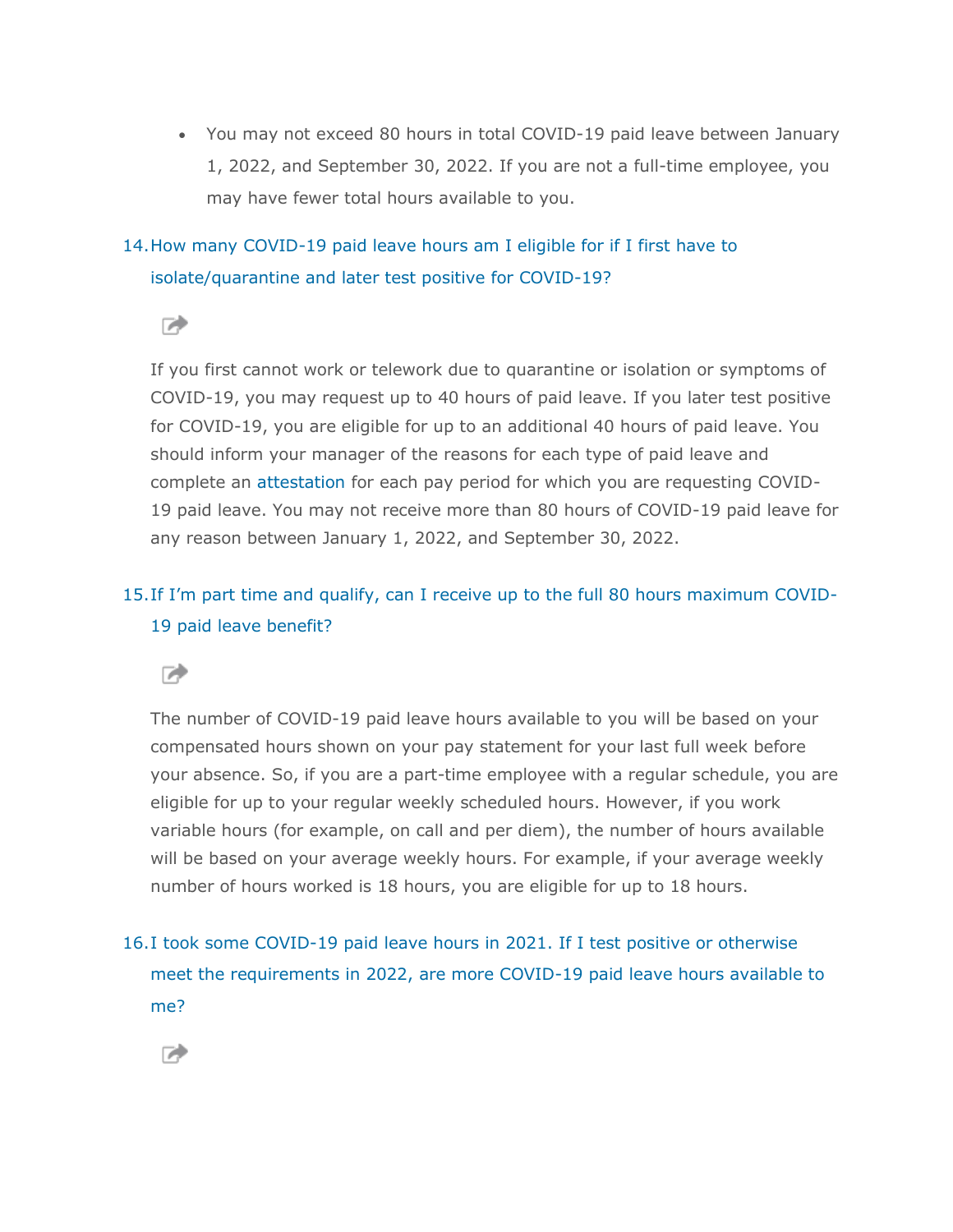Yes. The maximum number of hours available to you is new as of January 1, 2022, based on your available hours as described in the Benefits Summary.

#### 17[.Can I use these COVID-19 paid leave hours if I work at home full-time?](javascript:void(0);)

☞

Yes. If you work in California and work remotely temporarily or permanently, these hours are available to you only if you are unable to telework, for time you take off for eligible reasons between January 1, 2022, and September 30, 2022. If you are on COVID-19 paid leave on September 30, 2022, you may use any available hours through October 31, 2022.

### 18[.My local area was subject to a general stay-at-home order. Can I use these](javascript:void(0);)  [COVID-19 paid leave hours for paid leave while I](javascript:void(0);)'m complying with the order?



No. A general stay-at-home order is not considered a required quarantine or isolation period for purposes of receiving this benefit.

The State of California considers a quarantine or isolation period for purposes of the COVID-19 leave benefit to be "as defined by an order or guidelines of the California Department of Public Health, the federal Centers for Disease Control and Prevention, or a local health officer with jurisdiction over the workplace."

# 19[.If I have a "hybrid" schedule where I work at home some days and work at a KP](javascript:void(0);)  [facility other days, what happens if I experience COVID-19 related symptoms or](javascript:void(0);)  [have one of the other risk factors?](javascript:void(0);)

☞

Work with your manager to discuss whether you can work from home on a fulltime basis until your health status is cleared. If symptoms are significant enough that you cannot work altogether, or if you cannot be accommodated with remote work at home until you are cleared to return to work at a KP facility, then you are eligible to apply for COVID-19 paid leave hours.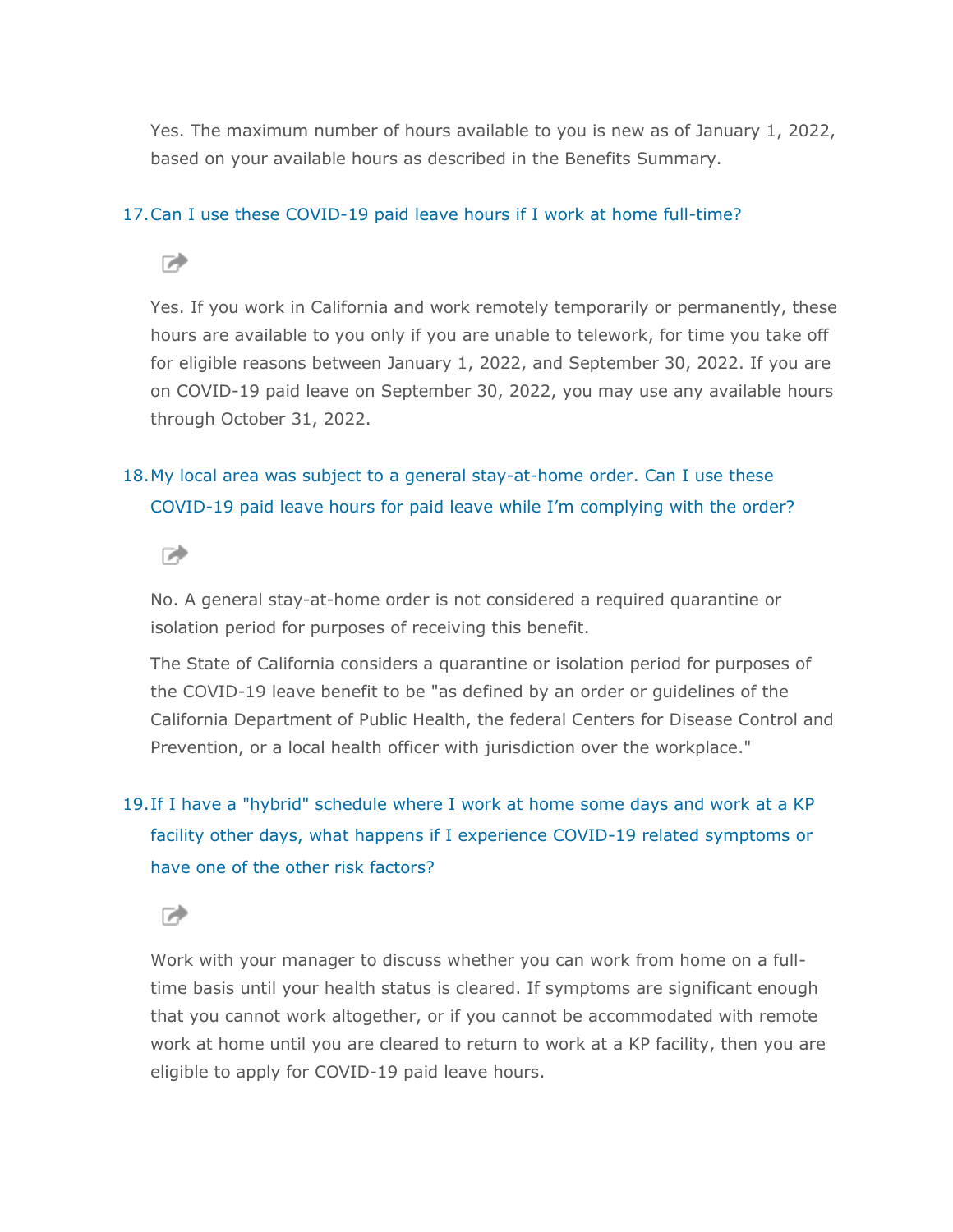### 20.[I took time off last week and didn't work any hours. How many COVID](javascript:void(0);)-19 paid [leave hours am I eligible for?](javascript:void(0);)

#### $\rightarrow$

We will look at your compensated hours in your most recent paid period to determine how many COVID-19 paid leave hours you're eligible for. For example, if you were on paid vacation the prior week, those vacation hours would be compensated hours and would count for purposes of determining the number of COVID-19 paid leave hours you may be eligible to receive.

### 21[.If my family member has tested positive for COVID-19, can I use these COVID-19](javascript:void(0);)  [paid leave hours to care for them?](javascript:void(0);)



Yes. COVID-19 paid leave hours are available to employees who work in California and take time off to care for family members between January 1, 2022, and September 30, 2022. If you are on COVID-19 paid leave on September 30, you may use any available hours through October 31, 2022.

#### 22[.If I am eligible for COVID-19 paid leave hours, do I have to take vacation, sick](javascript:void(0);)  [leave, PTO, or ETO first?](javascript:void(0);)

☞

No. You should use these COVID-19 paid leave hours first instead of vacation, sick leave, PTO, or ETO.

#### 23.What if I'm exposed to COVID[-19 in the workplace and test positive?](javascript:void(0);)

☞

If you were exposed in the workplace, you may be eligible for exclusion pay, as well as other pay through Workers' Compensation in addition to COVID-19 paid leave hours. You may (but are not required to) use your COVID-19 paid leave hours first, and should contact your manager to determine whether you are eligible